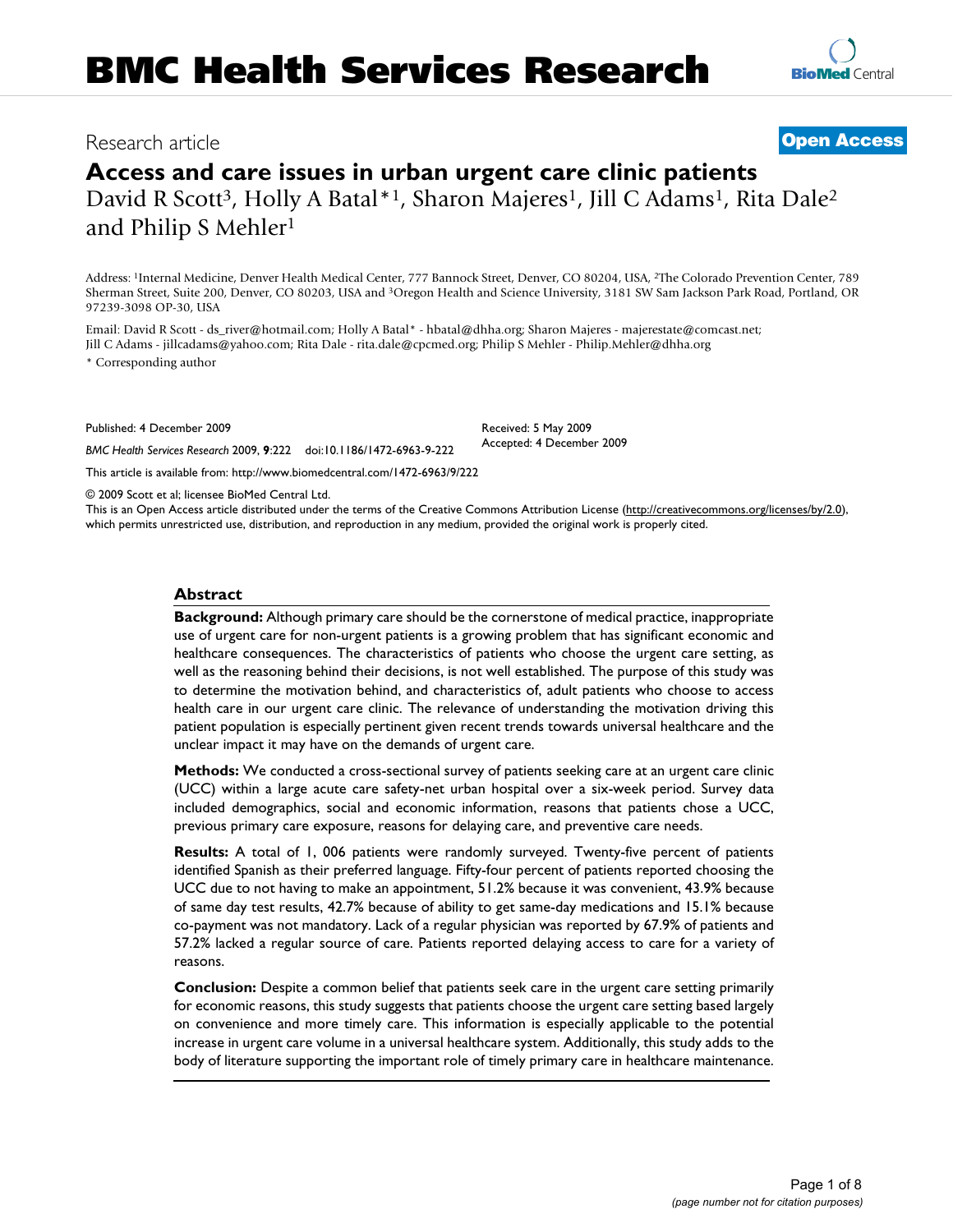# **Background**

Ideally, primary care should be the cornerstone of medical practice, but over the past decade there has been a trend towards increased utilization of urgent care clinics (UCCs) and emergency departments (EDs) for primary care needs [1,2]. Inappropriate use of urgent care infrastructure is recognized as a worldwide problem [3]. By virtue of its unique accessibility, the UCC in a public safety net hospital has developed an important and expanding role in the health care system. The UCC is considered a clinic independent of the primary care clinic setting and provides open access for patients seeking care for acute medical problems that are not severe enough to warrant Emergency Department evaluation. However, delivery of care via infrastructure geared towards acute, hospitalbased services is problematic; patients who rely on these non-primary sources for health care may not receive preventive care services and fail to receive adequate care for their chronic medical conditions. Shea et al. demonstrated that patients who rely on an ED for blood pressure checks and medication refills are more likely to have severe uncontrolled hypertension [4]. The economic implications of seeking care in urgent care settings are also significant. A previously published National Medical Expenditure Survey estimated the annual cost difference between non-urgent ED visits compared to the cost of treatment in primary care facilities to be \$1.3 billion dollars [5]. More worrisome is evidence that insurance coverage alone does not guarantee the use of timely and appropriate medical care [6,7].

Although the literature suggests many reasons why patients choose non-primary care clinics for their healthcare, there persists substantial uncertainty surrounding this patient population and the motivation driving their decision as to where to seek care [8]. Convenience has been cited to be a driving factor. Meditz et al. found that 37% of patients presenting for urgent care did so because they were off work and 20% because transportation was available at that time [9]. When asked to choose the most convenient time for a clinic appointment, these patients chose Saturday; the vast majority suggested that they would have chosen a primary care clinic over urgent care if it were open during the weekend or evening hours. Rizos et al. reported that the three most common reasons for attending walk-in clinics in Canada were convenient location, inability to see their regular physician soon enough, and that no appointment was needed in the urgent care setting [10]. Similarly, Shesser et al. found that patients tended to choose urban EDs because of convenience, the lack of a primary care provider, and the inability to make a prompt appointment with their regular provider [11]. In addition, patients seeking care in EDs equally cite lack of transportation and lack of insurance as the reason for not having a regular source of health care [12]. Interestingly, in one study, almost half the patients seeking care in an ED for a non-urgent complaint were referred there by a health care professional [13,14]. This may suggest that inadequate primary care infrastructure was playing as significant a role as inadequate patient insurance or education.

In the adult UCC at Denver Health Medical Center, the only public safety net hospital in Denver, the annual number of patient visits almost doubled between 1990 and 2000. The specific aim of this study was therefore to determine the motivation behind, and characteristics of, adult patients who choose to access health care in our UCC. Improving care to the primarily indigent patients Denver Health serves requires an understanding of why and how these patients access care. Simply providing increasing access to existing primary care facilities or providing universal health insurance will not rectify deficiencies in health care delivery unless the factors that compel patients to access urgent care are better understood.

# **Methods**

# *Study Setting and Patients*

This study was conducted at Denver Health Medical Center, an acute care safety-net urban hospital that is vertically integrated with a community health network of primary care clinics serving the residents of Denver, Colorado. The Walk-in Clinic is the hospital's adult UCC, which accepts patients from 7:30 AM until 10 PM seven days a week. Patients are seen in the UCC when they present directly for care, are referred from the ED, or referred from the hospital's network of community clinics. At the time of this study over 43, 000 patients were seen annually, the majority of whom were low-income, minority patients. Nearly half lacked medical insurance or obtained it through federally subsidized programs. Approximately 50% were Hispanic, 30% Caucasian, and 15% African-American. Over 20% of adults presenting for care spoke only Spanish.

# *Study Protocol*

All clinically stable patients presenting to the UCC between June 15 and August 11, 2000 who spoke either English or Spanish were eligible for study inclusion. Twenty percent of presenting patients were randomly selected for study participation through the use of a random number table, and selected patients were approached for study participation prior to their medical evaluation. The University of Colorado Institutional Review Board approved the study protocol and survey instrument, and written consent was obtained from all study subjects. The survey was administered to patients in either English or Spanish based on patient preference by research assistants fluent in both languages. Patients who presented to the clinic more than once during the study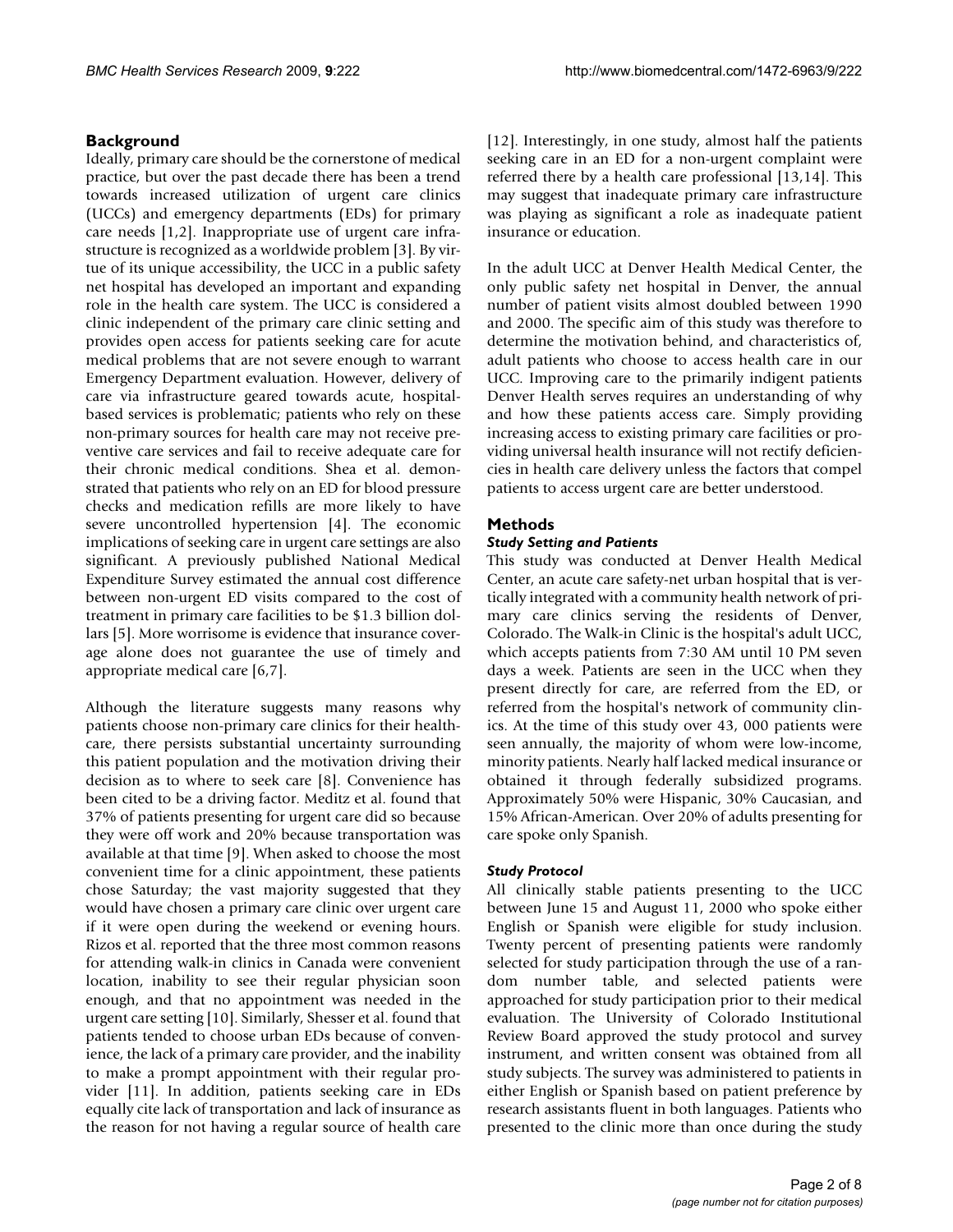period were invited to participate in the survey one time only.

The questionnaire used in this study was developed specifically for this purpose but was based on prior questionnaires [12,15]. Piloting of the questionnaire was done prior to the study to determine its acceptability and to allow for an open-ended question format, in both English and Spanish, to ensure that the choice of reasons listed on the questionnaire for accessing care through the UCC was adequately inclusive. The questionnaire also included questions from the Medical Outcomes Study Short Form (SF-12) [16]. Items collected in the survey included level of education, primary language, insurance status, whether there was a phone in the home, availability of transportation, ability to read a newspaper, use of hospital facilities in the last year, reason for seeking care in the UCC, duration of the current health problem, whether the patient felt an immediate evaluation was necessary or could wait up to 24 hours for an appointment, whether the patient had attempted to get care for this problem elsewhere, whether the patient currently had a regular source of medical care and a primary care physician. Chart review was also performed by the research assistants to document insurance status, ethnicity, age, Denver residency, prior receipt of preventive care services within our health care system such as cholesterol testing, mammography, and Pap smear receipt, and the total number of clinic and hospital visits to the Denver Health system in the previous three years.

# *Statistical Analysis*

Population data were summarized using medians, ranges, frequencies and percentages. Multiple logistic regression models were used to identify factors associated with the following subpopulations: patients with no usual source of care, patients with no regular physician, and patients who delayed care for more than two days. Models were fit using backward selection and p < 0.1 as a cut off to keep independent variables in the models. Colinearity or correlation among independent variables was tested using Cronbach's Coefficient Alpha, and the Kappa Statistic. When independent variables showed colinearity the variable with the strongest association with the dependent variable on univariate analysis was used in the multiple logistic regression models [17]. Observations were excluded from the logistic regression analysis if either the dependent variable was missing or if any of the independent variables were missing. Interactions among the independent variables were not considered for the analysis. When a response was "don't know" or "decline to answer" or "N/A" it was considered missing. All analyses were done in SAS version 8.0 or higher.

### **Results**

During the time period of the study, there were 6, 564 patient visits made by 5, 497 patients. A total of 1, 262 patient visits were randomized to survey participation, representing 19.2% of all patient visits during the study period. Of those randomized, 256 patients (20.3%) refused participation, were ineligible, or had a previous clinic visit in which they were surveyed. The 1, 006 patients in the survey group represented 18.3% of all clinic patients seen during the study period. Although demographic information was not available for patients who refused to participate, surveyed patients were similar to the 5, 497 total clinic users during the study period in regards to age, ethnicity/race, gender, and insurance status (Table 1).

Surveyed patients had many characteristics that reflected a lower socioeconomic status. 24.8% reported not having obtained a high school degree, 17.9% reported that they were unable to read a newspaper in English, and almost 12% were homeless. Twenty-five percent of respondents identified Spanish as their preferred language, and 23.6% of surveys were completed in Spanish.

Patients were asked to note the reasons that they presented to the UCC; surveyed patients could respond positively to multiple reasons (Figure 1). 40.6% of patients reported they came to the UCC because it was open when they were off work, 36.9% because they had transportation available, 51.2% because the location was convenient, 53.5% because no appointment was necessary, 42.7% because they were able to get same day medica-

#### **Table 1: Demographics of surveyed patients and all clinic patients during the study period**

|                | <b>Surveyed patients</b> |       | <b>All clinic patients</b> |       |
|----------------|--------------------------|-------|----------------------------|-------|
|                | n = 1, 006               | %     | $n = 5,497$                | ℅     |
|                |                          |       |                            |       |
| Race/ethnicity |                          |       |                            |       |
| Hispanic       | 507                      | 50.4% | 2784                       | 50.6% |
| White          | 30 I                     | 29.9% | 1633                       | 29.7% |
| Black          | 162                      | 16.1% | 855                        | 15.6% |
| Other          | 34                       | 3.4%  | 225                        | 4.1%  |
| Missing        | $\mathfrak{p}$           | 0.2%  |                            |       |
| Gender         |                          |       |                            |       |
| Female         | 588                      | 58.4% | 3247                       | 59.1% |
| Male           | 418                      | 41.6% | 2250                       | 40.9% |
| Insurance      |                          |       |                            |       |
| No insurance*  | 723                      | 71.9% | 4090                       | 74.4% |
| Medicaid       | 94                       | 9.3%  | 652                        | 11.9% |
| Medicare       | 44                       | 4.4%  | 347                        | 6.3%  |
| Other          | 142                      | 14.1% | 408                        | 7.4%  |
| Missing        | 3                        | 0.3%  |                            |       |
| Age in years   |                          |       |                            |       |
| Median (range) | 33 (18-90)               |       | 34 (18-97)                 |       |

\*includes those on the state's indigent care program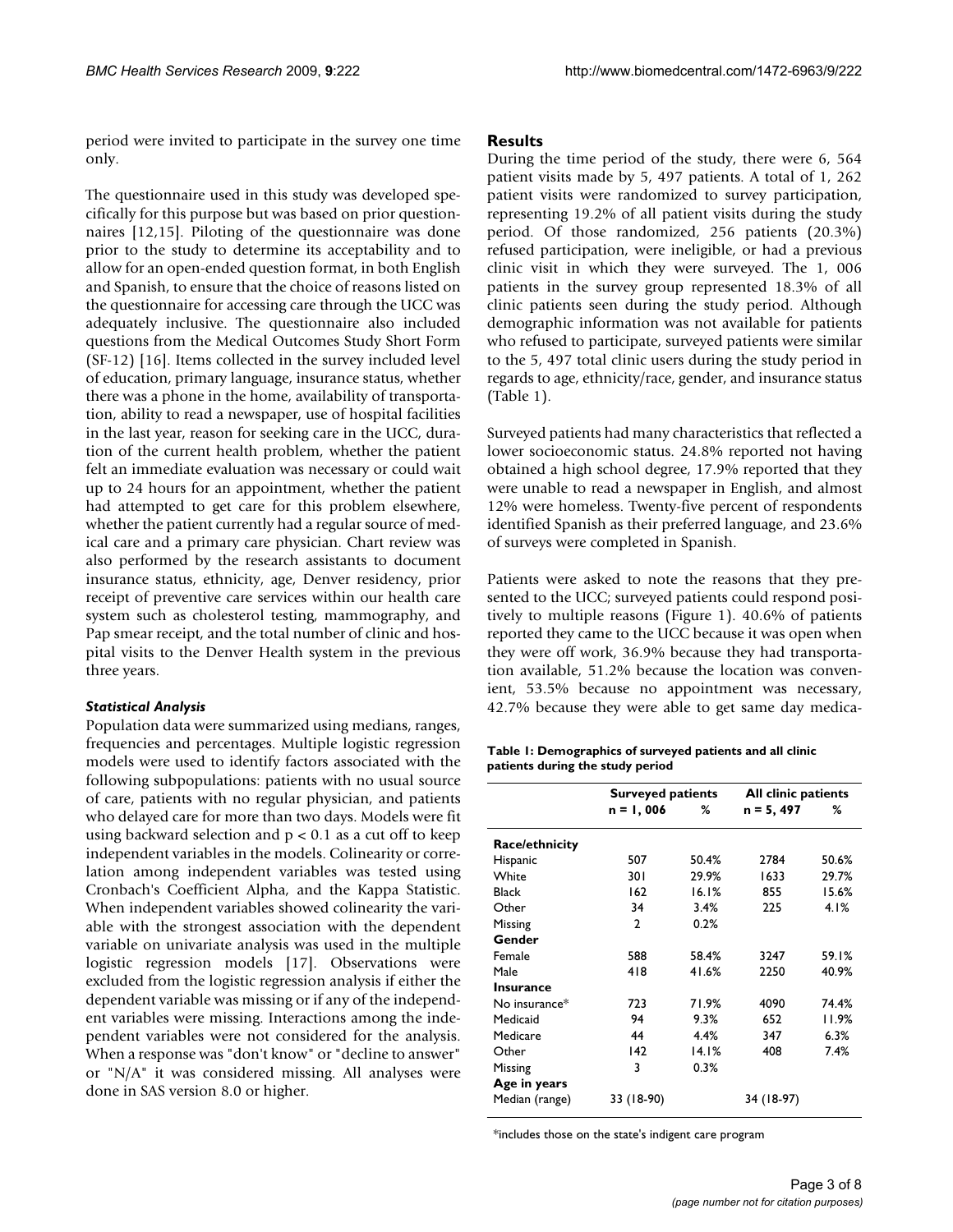

Reasons patients chose to seek care in the urgent care setting

**Reasons patients chose to seek care in the urgent care setting**.

tions, and 43.9% because of same day test results. In addition, 46.4% noted that they came to the UCC because they could obtain care quickly. Notably, 31.9% of our surveyed patients reported that they had been told to come to the UCC by a physician or nurse, and 28.8% had been told to come to the UCC by a friend or relative. Only 15.1% of our patients reported that they chose to go to the UCC because co-payments were not mandatory.

Lack of a regular physician was reported by 67.9% of patients and 57.2% lacked a regular source of care. Results of multiple logistic regression analysis to determine predictors of the subpopulations are shown in Table 2. Those who were uninsured or participated in the state's indigent care program were more likely to lack a regular source of care ( $p < 0.01$ ) and a regular physician ( $p < 0.01$ ). Younger patients and male patients were also more likely to lack a regular source of care ( $p < 0.01$ ) and a regular physician ( $p$ ) < 0.01). White patients were more likely than both black and Hispanic patients to lack a regular source of care (p = 0.04 and  $p = 0.008$ , respectively). Those who spoke Spanish as a primary language were more likely than primary English speakers to lack a regular physician ( $p < 0.0001$ ).

There was a direct relationship in our patient population between receipt of preventive healthcare services and a regular source of health care other than an ED or UCC (data not shown). Patients who noted a regular source of care were significantly more likely to report having had a flu shot in the past twelve months  $(34.9\% \text{ vs. } 21.3\%; \text{ p}$  < 0.01) or having had a cholesterol test in the past five years (46.8% vs. 27.3%; p < 0.01). Chart review at our institution confirmed these self-reported results in regard to cholesterol testing in the past three years (24.9% vs. 7.6%; p < 0.01). Women who reported a regular source of care were significantly more likely to have had a documented Pap smear at our institution in the past three years ( $p <$ 0.01). However, even among those reporting a regular source of care, only 53.9% of women had a documented Pap smear in the past three years. Among women greater than age 50, 47.5% of those with a regular source of care had a documented mammogram in the past two years, compared to 36.4% of those without a regular source of care  $(p = 0.37)$ .

Seventy-one percent of patients presenting for evaluation to our UCC had been sick for more than two days, with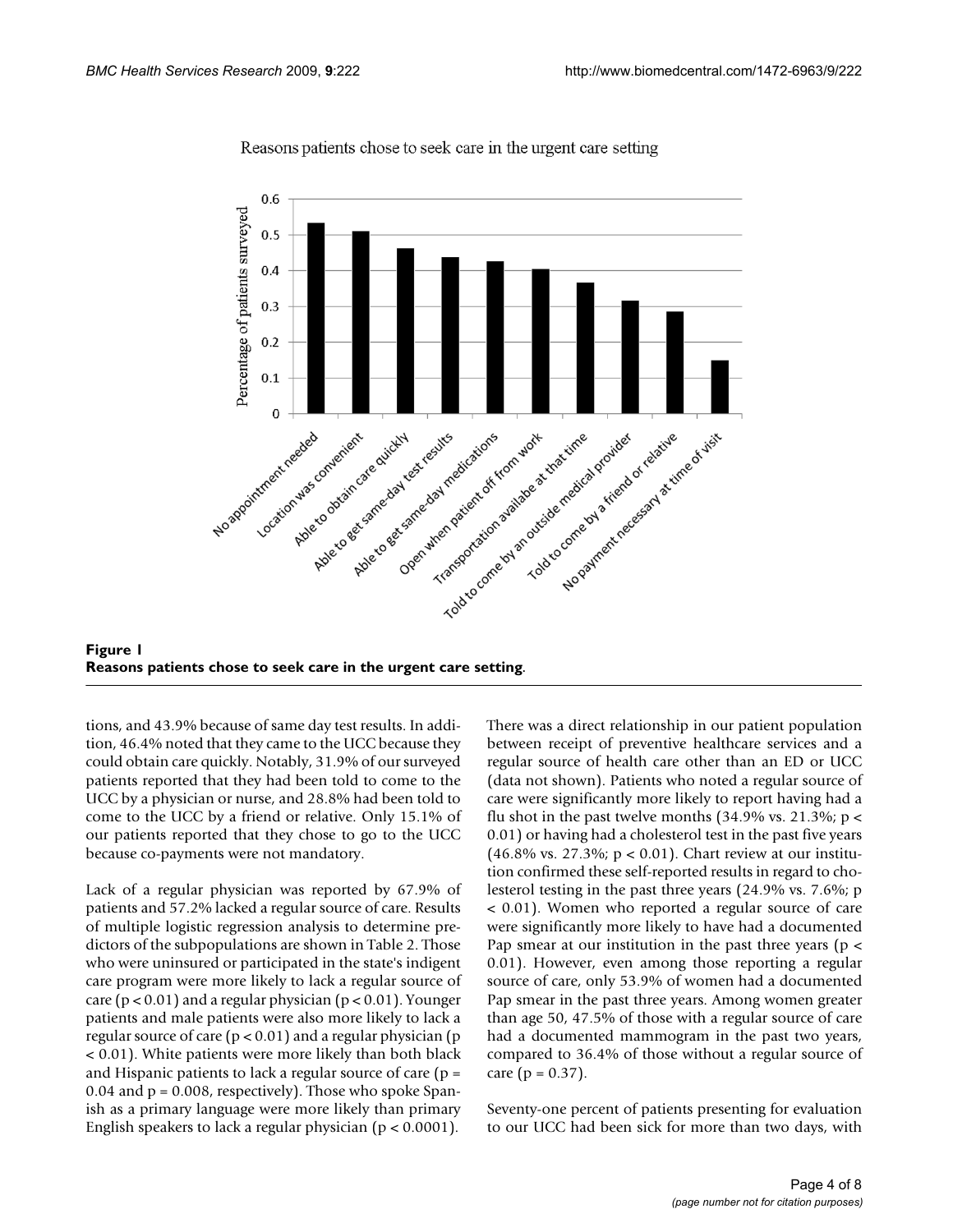#### **Table 2: Factors associated with patients reporting no usual source of care and no regular physician**

| <b>Predictor</b>                                                             | Odds ratio   | 95% CI        | p value |
|------------------------------------------------------------------------------|--------------|---------------|---------|
| No usual source of care ( $n = 575$ ):                                       |              |               |         |
| Male                                                                         | 2.3          | $1.68 - 3.08$ | < 0.001 |
| Can not read English                                                         | 1.9          | $1.22 - 3.03$ | 0.005   |
| White (vs Hispanic)                                                          | 1.6          | $1.14 - 2.36$ | 0.008   |
| Not a resident of catchment area                                             | 1.6          | $1.04 - 2.54$ | 0.032   |
| Absence of a chronic medical condition                                       | 1.6          | $1.18 - 2.19$ | 0.003   |
| White (vs Black)                                                             | 1.6          | $1.02 - 2.47$ | 0.043   |
| Not insured*                                                                 | 1.6          | $1.15 - 2.18$ | 0.005   |
| Transportation other than a car                                              | 1.5          | $1.06 - 2.09$ | 0.021   |
| Younger (decreasing by 10 years)                                             | 1.4          | $1.20 - 1.53$ | < 0.001 |
| No regular physician ( $n = 683$ ):                                          |              |               |         |
| Spanish as primary language                                                  | 2.7          | $1.75 - 4.22$ | < 0.001 |
| No phone available for use                                                   | 2.3          | $1.02 - 5.32$ | 0.046   |
| Reports "can't afford MD appointment"                                        | 2.3          | 1.59-3.38     | < 0.001 |
| Not a resident of catchment area                                             | 2.2          | $1.36 - 3.73$ | 0.002   |
| Not insured*                                                                 | 2.2          | $1.59 - 3.08$ | < 0.001 |
| Absence of a chronic medical condition                                       | 2.1          | $1.52 - 2.96$ | < 0.001 |
| Male                                                                         | 2.0          | $1.44 - 2.75$ | < 0.001 |
| Physical health or emotional problems don't interfere with social activities | 1.7          | $1.19 - 2.46$ | 0.004   |
| White (vs Hispanic)                                                          | 1.6          | $1.09 - 2.45$ | 0.018   |
| Younger (decreasing by 10 years)                                             | 1.3          | $1.18 - 1.51$ | < 0.001 |
| White (vs Black)                                                             | $\mathbf{L}$ | $0.66 - 1.70$ | 0.811   |

\*includes those on the state's indigent care program

49% noting that their current medical problem had been present for a week or longer. Factors that predicted a patient-reported delay of greater than two-days in seeking care are listed in Table 3. Those patients without insurance or on the state indigent care program were more likely to report a delay in seeking care. In addition, older patients, those who reported that their physical or emotional problems interfered with social activities, and those who were unable to afford physician appointments were more likely to delay seeking care. Among those who delayed care for more than two days, many reasons were reported: 26.4% identified lack of insurance, 50.1% were "not in enough pain until now", 45.9% were "not sick enough until now", 15.7% were unable to get off of work, 11.5% were unable to get transportation, and 9.8% were unable to contact their physician. Eighty-nine percent of patients felt that they needed to see a doctor immediately and 28.3% of patients had tried to see another doctor or been to another hospital previously with the same problem.

# **Discussion**

In this study we have documented many of the reasons that indigent patients rely on UCCs for their health care needs. The results confirm that patients tend to seek care in an urgent care setting due largely to convenience, affordability, and more timely care. Interestingly, the fact that there was no co-payment required at the time of the UCC visit was not reported as influential among a host of convenience factors. Our findings suggest that in order to shift a portion of the urgent care population to the primary care setting an attempt will not only need to be made to improve financial coverage for low income patients but also for the primary care setting to adopt

|  | Table 3: Factors associated with patients reporting delaying care for two or more days (n = 713) |  |
|--|--------------------------------------------------------------------------------------------------|--|
|--|--------------------------------------------------------------------------------------------------|--|

| <b>Predictor</b>                                                        | Odds ratio      | 95% CI        | p value |
|-------------------------------------------------------------------------|-----------------|---------------|---------|
| Saw a different physician first                                         | 2.0             | $1.40 - 2.83$ | 0.001   |
| Physical health or emotional problems interfered with social activities | 1.5             | $1.02 - 2.20$ | 0.040   |
| Not insured*                                                            | l.4             | $1.04 - 2.01$ | 0.028   |
| Inability to afford physician appointments                              | $\mathsf{I}$ .4 | $0.98 - 1.97$ | 0.064   |
| Younger (decreasing by 10 years)                                        | 0.8             | $0.72 - 0.92$ | 0.001   |
| Not a resident of catchment area                                        | 0.7             | $0.46 - 1.02$ | 0.061   |
| No phone available for use                                              | 0.5             | $0.26 - 0.82$ | 0.009   |

\*includes those on the state's indigent care program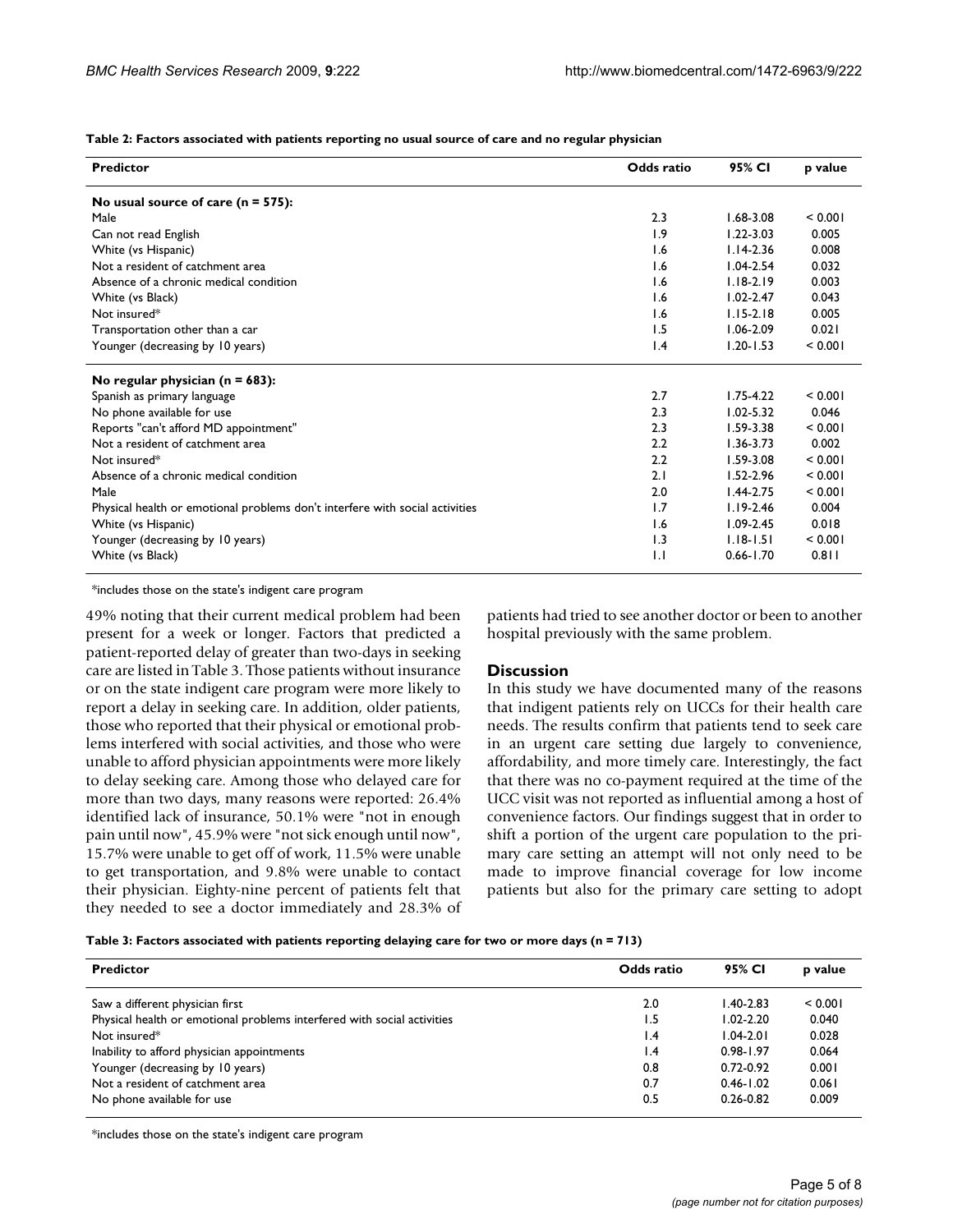many aspects of UCCs, which make them a preferred method to access care.

A perception of convenience was the most significant driving factor for patients in our study to seek care at the UCC. The lack of a need for an appointment was the most frequently cited reason (53.5%) for choosing urgent care. Since 40.6% of patients reported that they chose the UCC because it was open when they were off work we surmise that the long hours and 7 day schedule makes UCCs more accessible than primary care facilities which have more traditional hours. The degree to which the UCC's flexibility in scheduling attracted patients suggests that similar scheduling within conventional primary care systems may successfully attract a portion of these patients. The concept of "open access" appointment scheduling has been found to accommodate patients' urgent health care needs while providing continuous, routine care [18]. A study examining the implementation of an open access scheduling system within a large multispecialty medical group found patients with chronic diseases (depression, heart disease, or diabetes) decreased utilization of UCCs by roughly one-third when open access scheduling was available at the primary care clinic [19]. However, the study found no change in frequency of ED visits or hospitalizations.

In addition to suggesting convenience as a driving factor for patients choosing to obtain care at the UCC, our study also demonstrated that patients perceive the care in the urgent care setting to be timelier. Similar perceptions have previously been demonstrated as a driving factor for patients choosing urgent care [13]. Young et al. found that twenty-one percent of ambulatory patients seeking care in an ED did so because they felt that they would receive better care and/or more prompt diagnosis and treatment [13]. In our study, such perceptions were demonstrated by 43.9% of patients who recognized same-day test results as a primary reason for choosing our UCC and 46.4% who viewed the UCC as a means of obtaining care quickly. Notably, patient expectation of timely care has been shown to differ from that of physicians. In a recent study involving eleven written clinical scenarios, patients felt clinical evaluation should be performed significantly sooner than did physicians for eight of the eleven scenarios [20]. Acknowledging this discrepancy in perceptions and educating patients may help mitigate this rationale for choosing the urgent care setting.

The evidence from our study that patient decision making is largely driven by convenience and a desire for timely care is particularly applicable to the recent national debate surrounding universal health care and the restructuring of primary care. The need for convenient access and timely care delivery is one of the seven cornerstones of the new

"patient-centered medical home [21]" as a model for primary care. Similarly, convenience and timely care have been emphasized in New England Journal of Medicine's recent perspective on "The Future of Primary Care" in which it is noted that "[p]atients needing urgent care must be able to get care on the day they request it [22]." The same article proposes that primary care should increasingly utilize "electronic or telephonic consultation" to serve as a convenient way of addressing patient issues while reducing demand for visits. Our data, which supports convenience as the largest driver in determining the means by which many patients seek care, strongly suggests that strategies such as these, which increase immediate healthcare accessibility, would be effective in attracting patients to the primary care setting.

The results of our study do raise some concern as to whether implementation of universal healthcare coverage without carefully addressing non-financial motivation for preferentially accessing urgent care may permit continued widespread miss-use of urgent care delivery systems. In particular, although lack of insurance was predictive of our patients delaying treatment and lacking primary care exposure, our data suggest non-economic causes to be equally strong predictors. Being male, white, or primarily Spanish speaking all had a higher odds ratio than did lack of insurance in predicting patient lack of a primary care source, and Spanish as a primary language had the highest odds ratio for predicting lack of a regular physician. Furthermore nearly three-quarters of our patients reported that not having to make a payment at the time of service was not perceived as an important reason for choosing the UCC. These findings suggest that increasing financial support, such as would be done through implementation of universal health coverage, may have only a limited effect on decreasing the number of non-urgent patients who present in the urgent care setting. This idea, in conjunction with a primary care shortage, can be seen in Massachusetts where the number of ED visits among low income newly insured patients remains 27% higher than the state average and concern exists as to whether overall urgent care visits may have actually increased since implementation of state-wide health insurance [23]. Similar trends in increased urgent care utilization have been predicted in models assessing the impact of health insurance on medical care utilization [24]. When viewed in the context of these examples our data strongly suggests a need for addressing the underlying social and cultural motivations highlighted in our study for choosing urgent care, in conjunction with offering wider financial support, to funnel non-urgent patients away from the urgent care setting.

Notably, our study also reinforced previous literature demonstrating that patients who preferentially seek care in the urgent care setting are at high risk of having many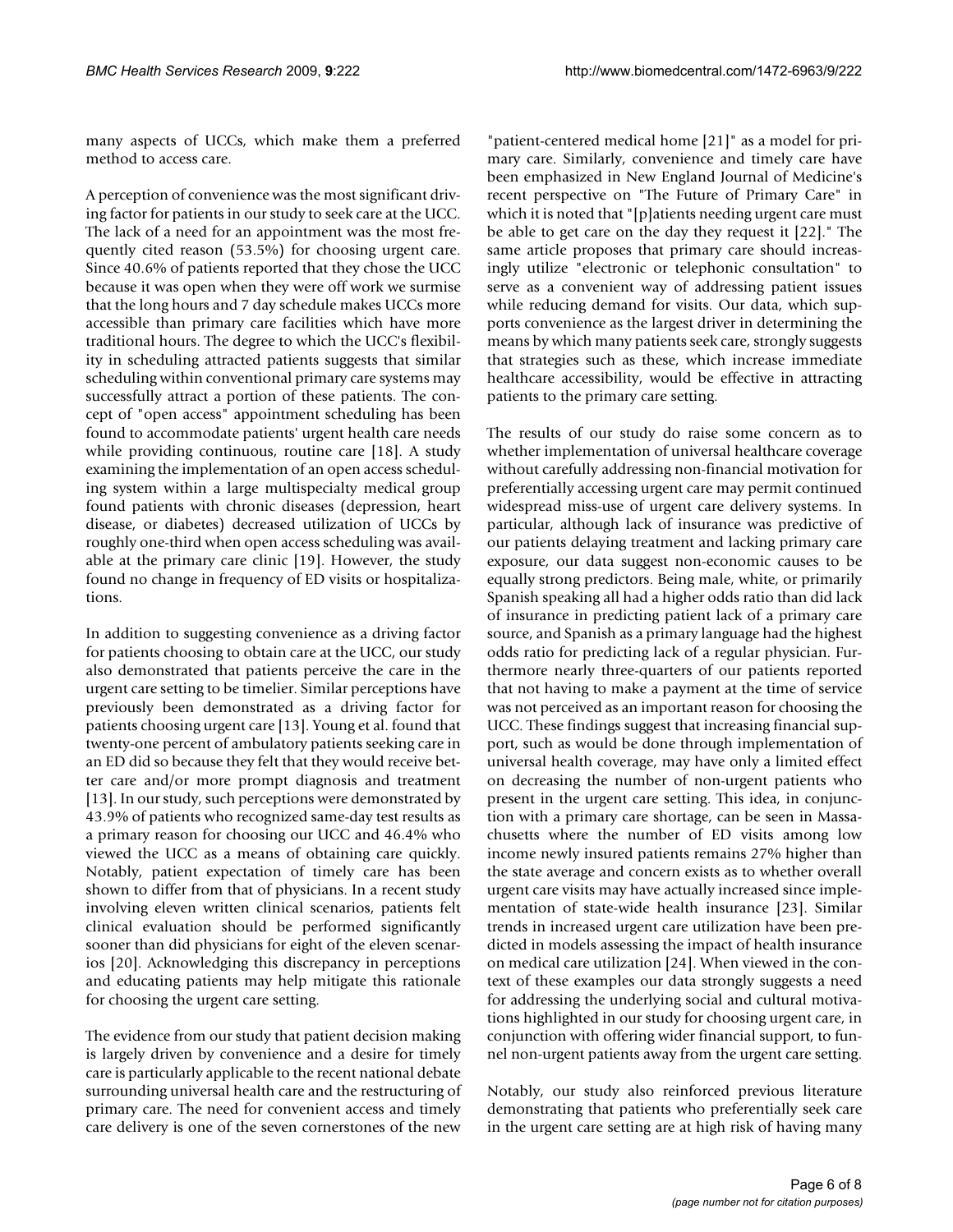unmet preventive care needs. Our data demonstrated that patients with regular sources of primary care were significantly more likely to have had a flu shot, cholesterol test, or PAP smear within the generally accepted time frames. Access to primary care, even among those previously utilizing UCCs has been associated with decreased reliance on episodic care services and better quality of diabetes care [25].

An argument can be made that in light of the heavy reliance on UCCs by a large segment of the population that opportunities should be sought to provide preventive care interventions within the context of the UCC visit. Although follow-up remains problematic, we have previously shown it to be feasible with cervical cancer screening [26]. There are also similar data in providing other interventions, such as immunizations [27,28] without decreasing rates of subsequent use of primary care [29,30]. Our study's findings highlight the possibility of enhancing the receipt of these preventive services during UCC visits. Despite the benefit of offering preventive care services in an opportunistic manner via the urgent care setting, the literature has clearly demonstrated the importance of developing a stable patient-provider relationship, which is associated with better preventive services than is having a regular site of care [31].

There are several limitations to this study. Perhaps most importantly, patients surveyed were those seeking care in our UCC at least once during the study period, rather than a population-based study in which a random sample of community residents were interviewed about their urgent care needs. In addition, there was no demographic information available on survey nonrespondents, although comparison of the study patient population to all users of the clinic during the study period demonstrated similarity in age, race/ethnicity, gender, and insurance status. Because of the methodology used, we were only able to verify patients' self-reported prior health care use if it had occurred at our institution. We were also unable to objectively determine the urgency of a patient's presenting complaint and/or their need as perceived by health care professionals to access urgent care services. This study was conducted during the summer months, so there may be unique seasonal variations in care-seeking behaviors that cannot be analyzed here. We intentionally avoided conducting the study during the busy flu season because we knew it would be a confounder for accessing urgent care. In our health care system there is a standard method of triage between patients seeking care in the ED and UCC so that during the study period all urgent care appropriate patients were seen in the urgent care and eligible for study inclusion. However, we made no attempt to assess where the patient first attempted to seek care (presenting directly to the urgent care or triaged there from the ED); there may

be substantial differences between these two patient populations that influenced our results. Lastly, our findings may not be generalizable to other populations with different patient and delivery system characteristics.

# **Conclusion**

The over utilization of urgent care has a negative impact on the economic sustainability of healthcare systems, as well as on the health of individual patients. The findings of this study offer an explanation as to why indigent patient populations are increasingly seeking care within an urgent care setting for non-urgent medical needs. Our results suggest that although this shift is partially in response to lack of insurance and financial limitations among patients, it is also driven by qualities attractive to patients, such as prompt diagnostic results and treatment, not needing an appointment, and flexible hours of operation. Understanding the motivation behind why patients seek care from UCCs is imperative in order to attempt to shift a portion of this population back to conventional primary care. A lack of proper health maintenance among this patient population is borne out in the literature and is supported by the results of this study. Possible strategies to address these concerns would be the adoption of attractive aspects of the urgent care setting within conventional primary care systems and the implementation of preventative care interventions within UCCs and EDs. Further research is recommended to determine patient response to such changes in the conventional primary care setting, as well as to further evaluate the efficacy of preventative care intervention within urgent care settings.

# **Competing interests**

The authors declare that they have no competing interests.

# **Authors' contributions**

HAB, SM, JCA, RD and PSM participated in the design and implementation of the study. RD performed the statistical analysis. DRS, HAB, RD, and PSM participated in interpretation of the study results helped to draft the manuscript. All authors read and approved the final manuscript

# **Acknowledgements**

This work was supported by a University of Colorado Health Sciences Center Internal Medicine Small Grant.

# **References**

- 1. Grumbach K, Keane D, Bindman A: **Primary care and public emergency department overcrowding.** *Am J Public Health* 1993, **83:**373-8.
- 2. Kellerman AL: **[Non-urgent emergency department visits:](http://www.ncbi.nlm.nih.gov/entrez/query.fcgi?cmd=Retrieve&db=PubMed&dopt=Abstract&list_uids=8201741) [meeting an unmet need.](http://www.ncbi.nlm.nih.gov/entrez/query.fcgi?cmd=Retrieve&db=PubMed&dopt=Abstract&list_uids=8201741)** *JAMA* 1994, **271(24):**1953-4.
- 3. Carret MLV, Fass AG, Kawachi I: **[Demand for emergency health](http://www.ncbi.nlm.nih.gov/entrez/query.fcgi?cmd=Retrieve&db=PubMed&dopt=Abstract&list_uids=17705873) [service: factors associated with inappropriate use.](http://www.ncbi.nlm.nih.gov/entrez/query.fcgi?cmd=Retrieve&db=PubMed&dopt=Abstract&list_uids=17705873)** *BMC Health Serv Res* 2007, **7:**131.
- 4. Shea S, Misra D, Erlich MH, *et al.*: **[Predisposing factors for severe,](http://www.ncbi.nlm.nih.gov/entrez/query.fcgi?cmd=Retrieve&db=PubMed&dopt=Abstract&list_uids=1501654) [uncontrolled hypertension in an inner city minority popula](http://www.ncbi.nlm.nih.gov/entrez/query.fcgi?cmd=Retrieve&db=PubMed&dopt=Abstract&list_uids=1501654)[tion.](http://www.ncbi.nlm.nih.gov/entrez/query.fcgi?cmd=Retrieve&db=PubMed&dopt=Abstract&list_uids=1501654)** *N Engl J Med* 1992, **327(11):**776-81.